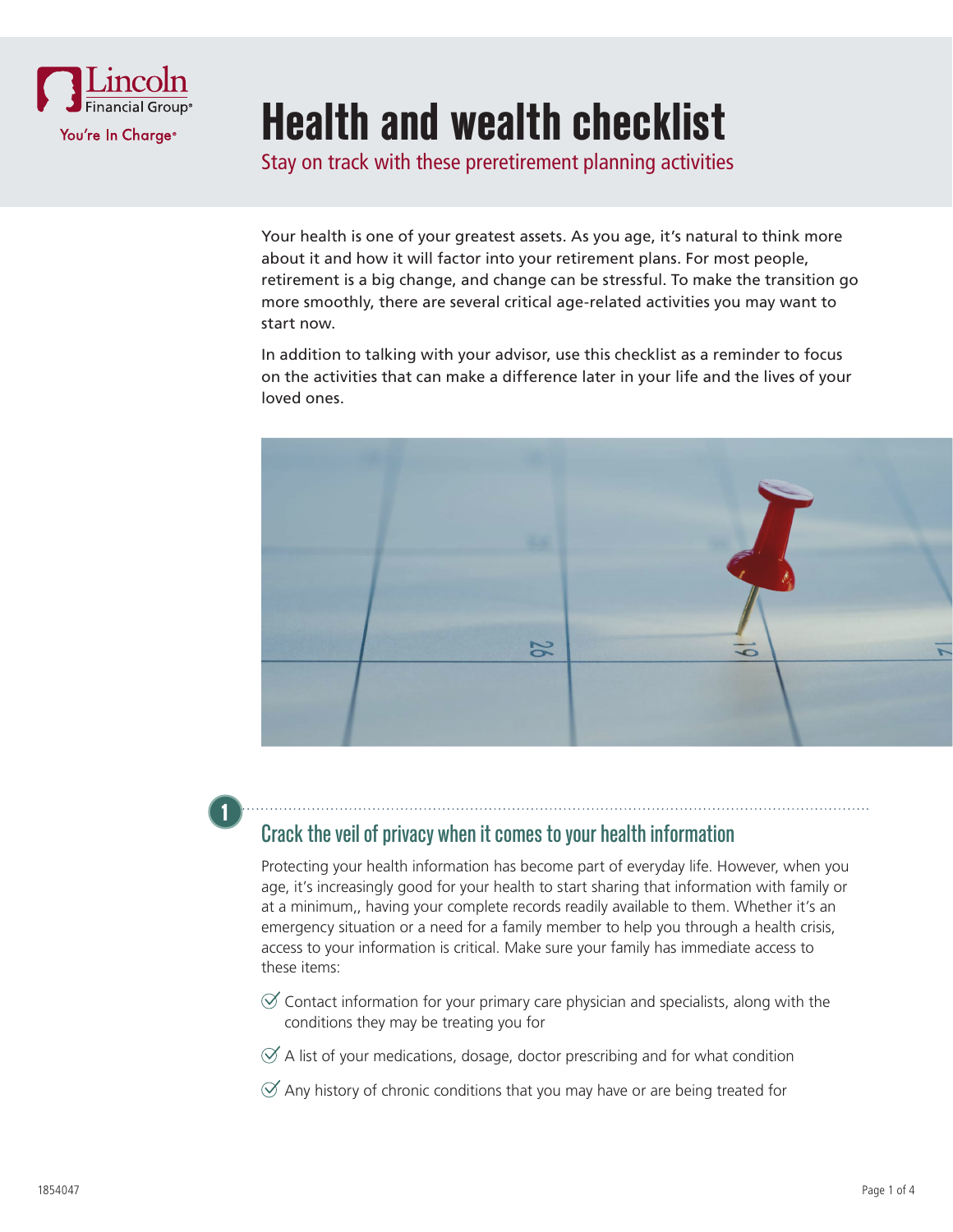#### Have your health-related legal documents prepared or updated

**2**

**3**

 $\mathcal{A}$  Living will—A living will, also known as an advance directive, provides written instructions regarding your end-of-life wishes. If something happens to you and you require life support or heroic efforts to keep you alive, this document expresses what you want or don't want done. Commonly included in this type of will is a "do not resuscitate" order.

It also appoints a healthcare proxy who can legally convey your wishes and make end-oflife decisions on your behalf. If you do not have this document, it's a good idea to discuss your wishes with your family to hear their views before you draft it. You don't want to put your family in a position that would require them to guess what you would have wanted done.

 $\mathcal O$  Durable healthcare power of attorney—This document details the kinds of medical treatment you want or don't want in the event you're incapacitated. It's broader in scope than a living will and covers all healthcare decisions, not just those limited to end-of-life decisions. It appoints an individual to make decisions regarding your treatment and lasts only as long as you are incapable of making decisions for yourself. For example, if you become mentally impaired or develop Alzheimer's, you'll need to have someone make decisions for you.

## Have a plan for how you want to be cared for

When you grow older it's common for other family members to become involved in your care. It can be as simple as them driving you to a doctor's appointment or as complicated as you moving in with one of your children. What's important is you have a plan and your family is on board with your wishes. You may see your children caring for you as a burden on them, but they might not see it that way. It's an emotional discussion that needs to be had. Here are some other topics to bring up and discuss among family members:

- $\mathcal O$  What does aging mean to you? Do you want to age in place, move somewhere completely different, or something in-between? What would be your ideal arrangement?
- $\mathcal G$  What are your financial circumstances? Do you have the financial means to choose how you want to be cared for or are there financial limitations to the choices you have?
- $\mathcal O$  If you want to be cared for in your home but would need full-time assistance, are you able to pay for it on your own? Are you and your children willing to draw down all your assets to continue paying for your care? Would they be willing to help financially? Would you accept their help?

Once you and your family feel good about your wishes, prepare your financial plan around it.

- $\mathcal O$  Meet with your financial advisor to discuss your plans.
- $\mathcal O$  Discuss alternatives available to fund your preferred level of care.
- $\mathcal O$  Understand what Medicare pays for and what it does not.
- $\mathcal O$  If you are relying on your own assets, what assets would be sold first, second, and so forth, to fund care?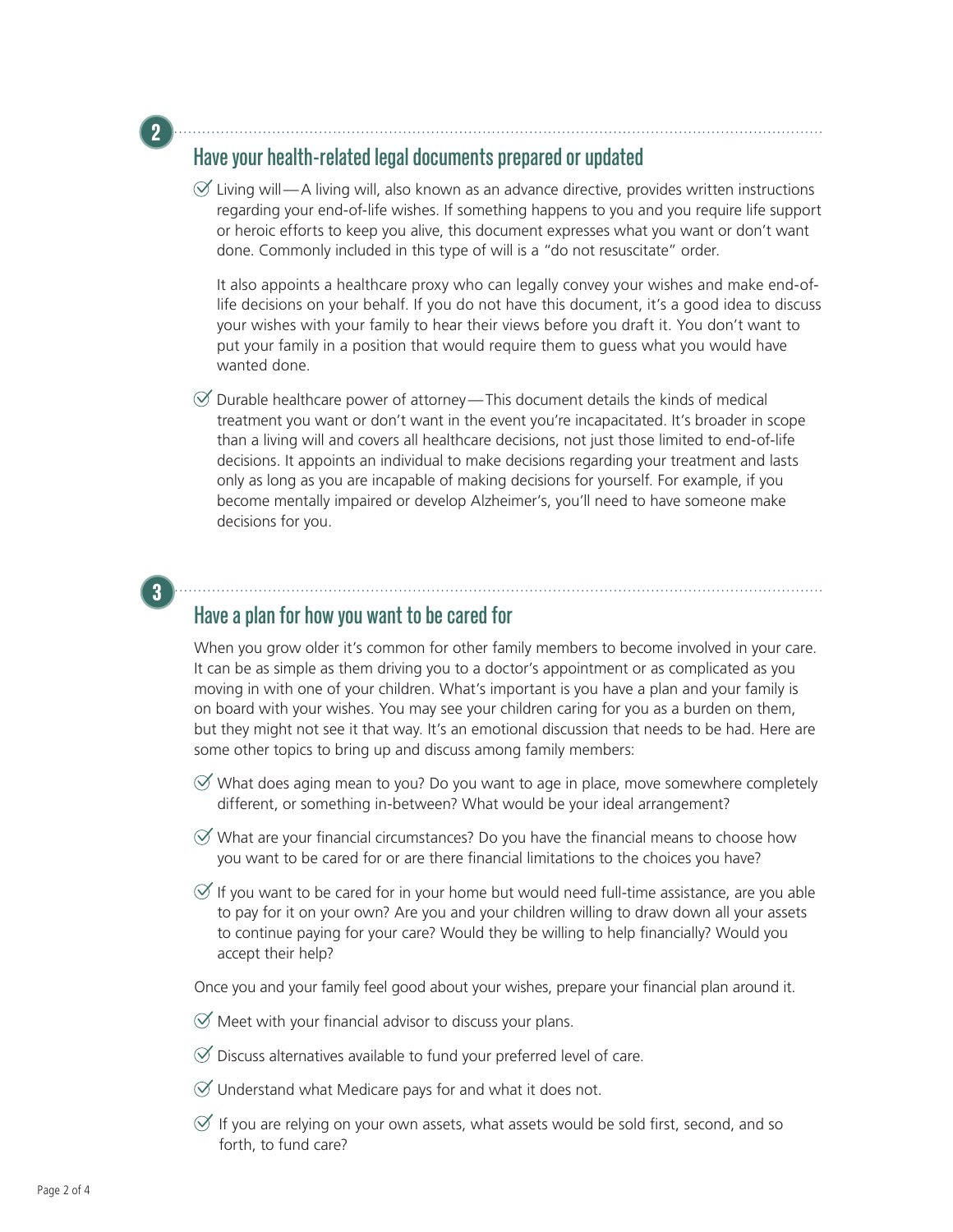### Consider who would be the individual to act on your behalf. Then have a conversation with them.

- $\mathcal A$  At some point you may need a power of attorney or someone who can access, make decisions, and execute transactions for all your legal relationships, including bank, brokerage, retirement, insurance, medical, household bills, financial accounts and otherwise.
- $\mathcal O$  This person may or may not be the same person to handle your affairs after your death.

### Estate and legacy planning

**5**

**4**

Estate planning is not just for the ultrawealthy concerned about estate taxes. Many states have inheritance and/or estate taxes, with lower thresholds than the federal level.

Putting your estate in order also means having a will, which helps facilitate a smooth transfer of your assets to your heirs. Consider taking these other preretirement steps:

- $\mathcal O$  Document all your financial accounts and assets, including passwords to your accounts, so your legal power of attorney and surviving heirs can locate them and execute transactions.
- $\varnothing$  Update beneficiaries on all retirement accounts and insurance policies to be sure distributions go to the individuals as you intended.
- $\mathcal O$  Use gifting as another means to share your wealth and create your legacy while you are still living.
- $\mathcal O$  Set up a trust for certain assets that might need one, such as a vacation home or small business.